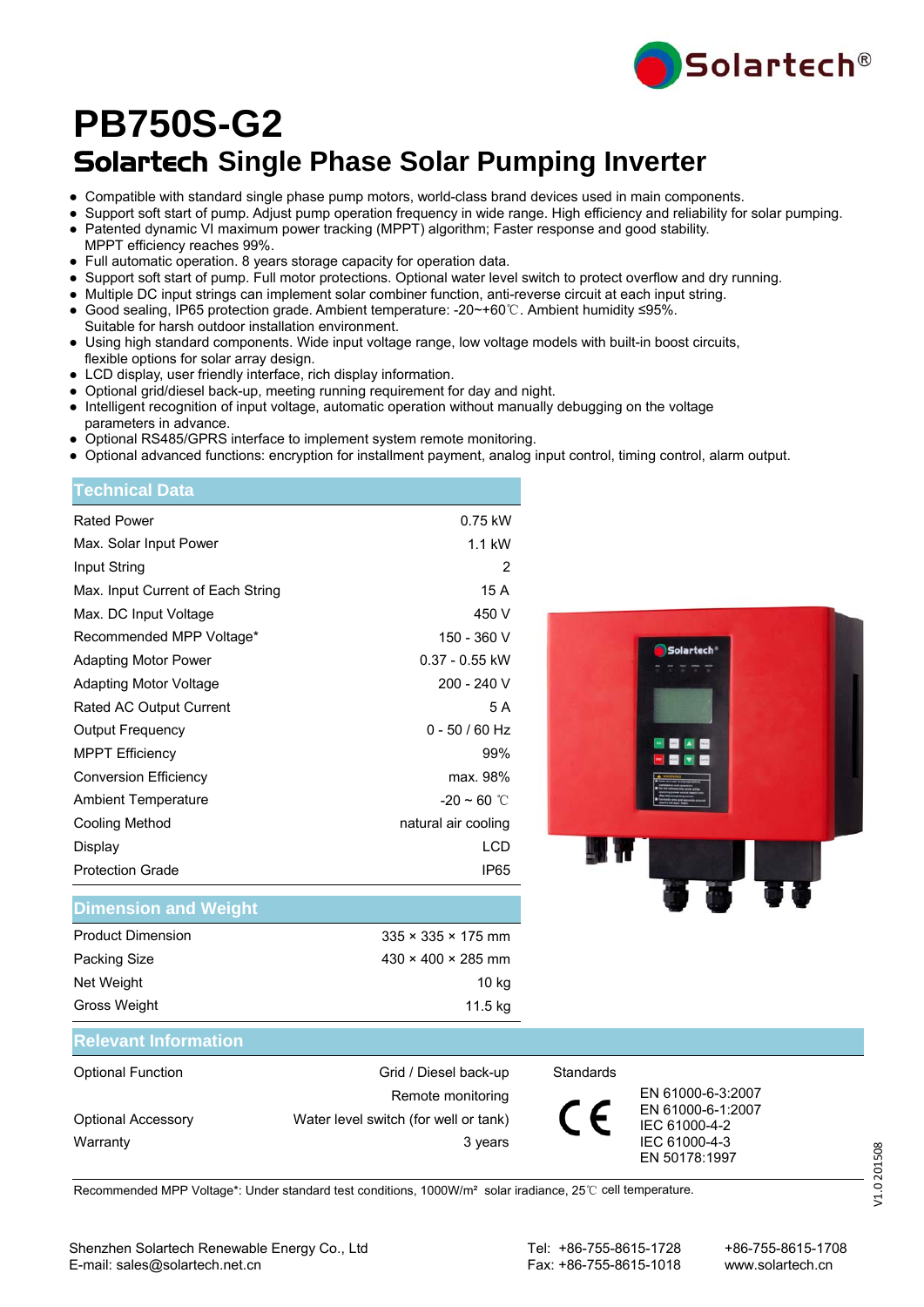

# Solartech **Single Phase Solar Pumping Inverter PB1500S-G2**

- Compatible with standard single phase pump motors, world-class brand devices used in main components.
- Support soft start of pump. Adjust pump operation frequency in wide range. High efficiency and reliability for solar pumping.
- Patented dynamic VI maximum power tracking (MPPT) algorithm; Faster response and good stability.
- MPPT efficiency reaches 99%.
- Full automatic operation. 8 years storage capacity for operation data.
- Support soft start of pump. Full motor protections. Optional water level switch to protect overflow and dry running.
- Multiple DC input strings can implement solar combiner function, anti-reverse circuit at each input string.
- Good sealing, IP65 protection grade. Ambient temperature: -20~+60℃. Ambient humidity ≤95%.
- Suitable for harsh outdoor installation environment.
- Using high standard components. Wide input voltage range, low voltage models with built-in boost circuits, flexible options for solar array design.
- LCD display, user friendly interface, rich display information.
- Optional grid/diesel back-up, meeting running requirement for day and night.
- Intelligent recognition of input voltage, automatic operation without manually debugging on the voltage parameters in advance.
- Optional RS485/GPRS interface to implement system remote monitoring.
- Optional advanced functions: encryption for installment payment, analog input control, timing control, alarm output.

| <b>Technical Data</b>             |                     |
|-----------------------------------|---------------------|
| <b>Rated Power</b>                | $1.5$ kW            |
| Max. Solar Input Power            | 2.2 kW              |
| Input String                      | 2                   |
| Max. Input Current of Each String | 15 A                |
| Max. DC Input Voltage             | 450 V               |
| Recommended MPP Voltage*          | 150 - 360 V         |
| Adapting Motor Power              | 0.55 - 1.1 kW       |
| Adapting Motor Voltage            | 200 - 240 V         |
| Rated AC Output Current           | 7 A                 |
| <b>Output Frequency</b>           | $0 - 50 / 60$ Hz    |
| <b>MPPT Efficiency</b>            | 99%                 |
| <b>Conversion Efficiency</b>      | max. 98%            |
| <b>Ambient Temperature</b>        | $-20 \sim 60$ °C    |
| Cooling Method                    | natural air cooling |
| Display                           | <b>LCD</b>          |
| <b>Protection Grade</b>           | IP65                |



### **Dimension and Weight**

| <b>Product Dimension</b> | $335 \times 335 \times 175$ mm |
|--------------------------|--------------------------------|
| Packing Size             | $430 \times 400 \times 285$ mm |
| Net Weight               | 11 kg                          |
| Gross Weight             | 12.5 kg                        |

### **Relevant Information**

| <b>Optional Function</b>  | Grid / Diesel back-up                 | Standards |                                        |
|---------------------------|---------------------------------------|-----------|----------------------------------------|
|                           | Remote monitoring                     |           | EN 61000-6-3:2007<br>EN 61000-6-1:2007 |
| <b>Optional Accessory</b> | Water level switch (for well or tank) |           | IEC 61000-4-2                          |
| Warranty                  | 3 years                               |           | IEC 61000-4-3                          |
|                           |                                       |           | FN 50178:1997                          |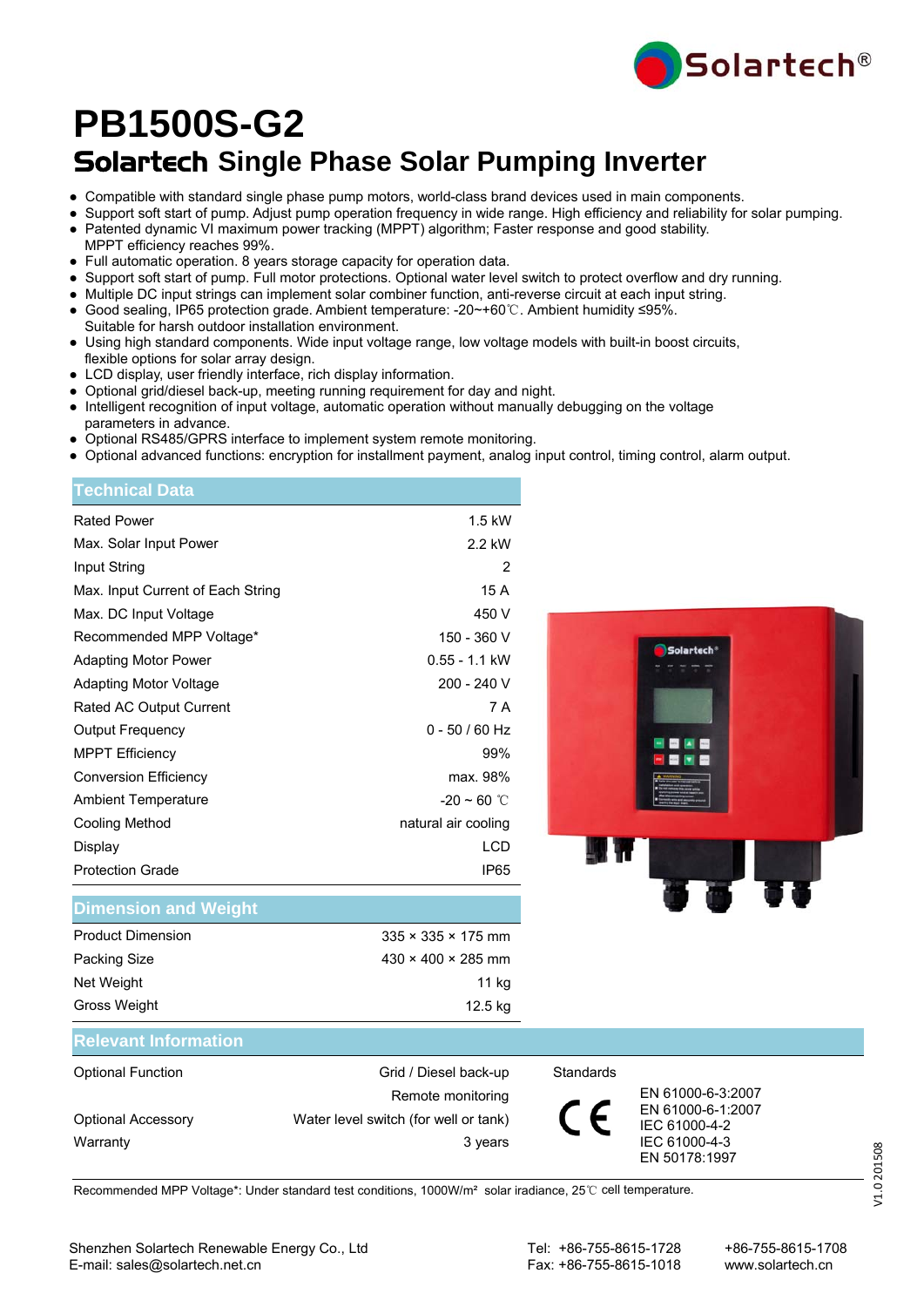

# Solartech **Single Phase Solar Pumping Inverter PB2200S-G2**

- Compatible with standard single phase pump motors, world-class brand devices used in main components.
- Support soft start of pump. Adjust pump operation frequency in wide range. High efficiency and reliability for solar pumping.
- Patented dynamic VI maximum power tracking (MPPT) algorithm; Faster response and good stability.
- MPPT efficiency reaches 99%.
- Full automatic operation. 8 years storage capacity for operation data.
- Support soft start of pump. Full motor protections. Optional water level switch to protect overflow and dry running.
- Multiple DC input strings can implement solar combiner function, anti-reverse circuit at each input string.
- Good sealing, IP65 protection grade. Ambient temperature: -20~+60℃. Ambient humidity ≤95%.
- Suitable for harsh outdoor installation environment.
- Using high standard components. Wide input voltage range, low voltage models with built-in boost circuits, flexible options for solar array design.
- LCD display, user friendly interface, rich display information.
- Optional grid/diesel back-up, meeting running requirement for day and night.
- Intelligent recognition of input voltage, automatic operation without manually debugging on the voltage parameters in advance.
- Optional RS485/GPRS interface to implement system remote monitoring.
- Optional advanced functions: encryption for installment payment, analog input control, timing control, alarm output.

| <b>Technical Data</b>             |                     |
|-----------------------------------|---------------------|
| <b>Rated Power</b>                | 2.2 kW              |
| Max. Solar Input Power            | 3.3 kW              |
| Input String                      | 2                   |
| Max. Input Current of Each String | 15 A                |
| Max. DC Input Voltage             | 450 V               |
| Recommended MPP Voltage*          | 150 - 360 V         |
| Adapting Motor Power              | $1.1 - 1.5$ kW      |
| Adapting Motor Voltage            | 200 - 240 V         |
| Rated AC Output Current           | 11 A                |
| <b>Output Frequency</b>           | $0 - 50 / 60$ Hz    |
| <b>MPPT Efficiency</b>            | 99%                 |
| <b>Conversion Efficiency</b>      | max. 98%            |
| <b>Ambient Temperature</b>        | $-20 \sim 60$ °C    |
| Cooling Method                    | natural air cooling |
| Display                           | LCD                 |
| <b>Protection Grade</b>           | IP65                |
|                                   |                     |



### **Dimension and Weight**

| <b>Product Dimension</b> | $335 \times 335 \times 175$ mm |
|--------------------------|--------------------------------|
| Packing Size             | $430 \times 400 \times 285$ mm |
| Net Weight               | 11.5 kg                        |
| Gross Weight             | 13 kg                          |

### **Relevant Information**

| <b>Optional Function</b>  | Grid / Diesel back-up                 | Standards |                                    |
|---------------------------|---------------------------------------|-----------|------------------------------------|
|                           | Remote monitoring                     |           | EN 61000-6-3:2007                  |
| <b>Optional Accessory</b> | Water level switch (for well or tank) |           | EN 61000-6-1:2007<br>IEC 61000-4-2 |
| Warranty                  | 3 years                               |           | IEC 61000-4-3                      |
|                           |                                       |           | FN 50178:1997                      |